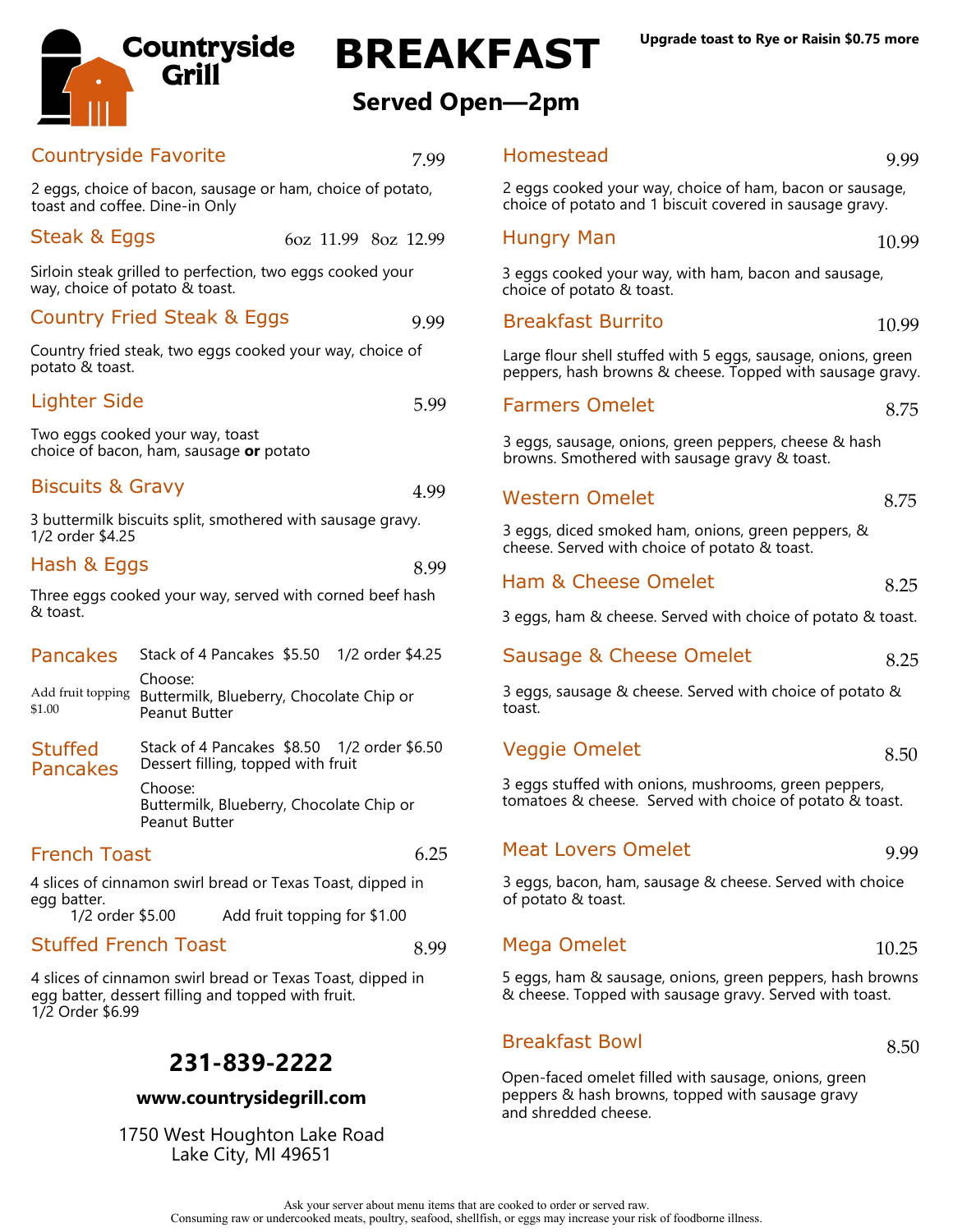#### Ask your server about menu items that are cooked to order or served raw. Consuming raw or undercooked meats, poultry, seafood, shellfish, or eggs may increase your risk of foodborne illness.

#### Beast Burger 15.25

1/2 pound burger made from venison, wild boar, elk and bison with choice of toppings. Add cheese \$0.50

#### Bison Burger

1/3 pound bison with choice of toppings. Add chees

#### Classic Hamburger

1/3 pound beef with choice of toppings. Add cheese Single \$9.50 Double \$11.00 Triple \$12.50

#### Bacon Cheese Burger

1/3 pound beef topped with bacon & choice of toppi Single \$10.50 Double \$12.00 Triple \$13.50

#### Boom Boom Burger

1/3 pound beef topped with bacon, choice of topping Boom Boom sauce. Single \$10.50 Double \$12.00 Triple \$13.50

#### BBQ Burger

1/3 pound beef topped with bacon, American cheese sauce and your choice of toppings. Single \$10.50 Double \$12.00 Triple \$13.50

#### Mushroom Swiss Burger

1/3 pound beef with Sautéed mushrooms & Swiss ch Single \$10.50 Double \$12.00 Triple \$13.50

#### Olive Burger

1/3 pound beef topped with green olives & mayo. Single \$10.50 Double \$12.00 Triple \$13.50

#### Beyond Burger

Plant-based patty and choice of toppings.

\* Gluten-Free bun available upon request

# **Baskets**

Chicken Nugget Basket

8 chicken nuggets

| 8.50 |
|------|
|      |

4 chicken strips

Lunch Combos Served with French Fries. Dipping sauce extra.

Grilled Cheese Sandwich 5.99

American cheese on grilled bread.

|                | With Ham & Bacon \$7.99<br>With Ham \$6.99                                                                |       |
|----------------|-----------------------------------------------------------------------------------------------------------|-------|
| 14.25          | <b>Fish Sandwich</b>                                                                                      | 9.25  |
| e \$0.50       | Cod fillet, fried golden with lettuce & tartar sauce.                                                     |       |
|                | <b>BLT</b>                                                                                                | 9.25  |
| \$0.50         | Bacon, lettuce, tomato and mayo on choice of bread.                                                       |       |
|                | <b>BLT Wrap</b>                                                                                           | 9.25  |
| ings.          | Flour tortilla shell with bacon, lettuce, tomato & mayo.                                                  |       |
|                | <b>Steak Wrap</b>                                                                                         | 9.25  |
| gs, and        | Flour tortilla shell with fajita steak, lettuce, tomato, mayo                                             |       |
|                |                                                                                                           |       |
|                | Chicken Wrap                                                                                              | 9.25  |
| e, BBQ         | Grilled or breaded chicken, lettuce, tomato & mayo.                                                       |       |
|                | <b>Turkey Bacon Club</b>                                                                                  | 9.50  |
| ieese.         | Sliced white turkey with bacon, lettuce, tomato and mayo,<br>served triple decker on toast.               |       |
|                | Reuben                                                                                                    | 9.25  |
|                | Tender slices of corned beef with cheese, Thousand<br>Island dressing & sauerkraut, grilled on rye bread. |       |
| 10.25          | <b>Patty Melt</b>                                                                                         | 9.25  |
|                | 1/3 pound beef burger, cheese, onions and Thousand Island<br>dressing, grilled on rye bread.              |       |
| 1.30           |                                                                                                           |       |
| <b>Baskets</b> | Served with French Fries.<br>Dipping sauce extra.                                                         |       |
| 8.25           | Popcorn Shrimp Basket                                                                                     | 9.99  |
|                | Boom Boom Shrimp Basket                                                                                   | 10.99 |
| 8.50           | <b>Clam Strip Basket</b>                                                                                  | 9.99  |
|                |                                                                                                           |       |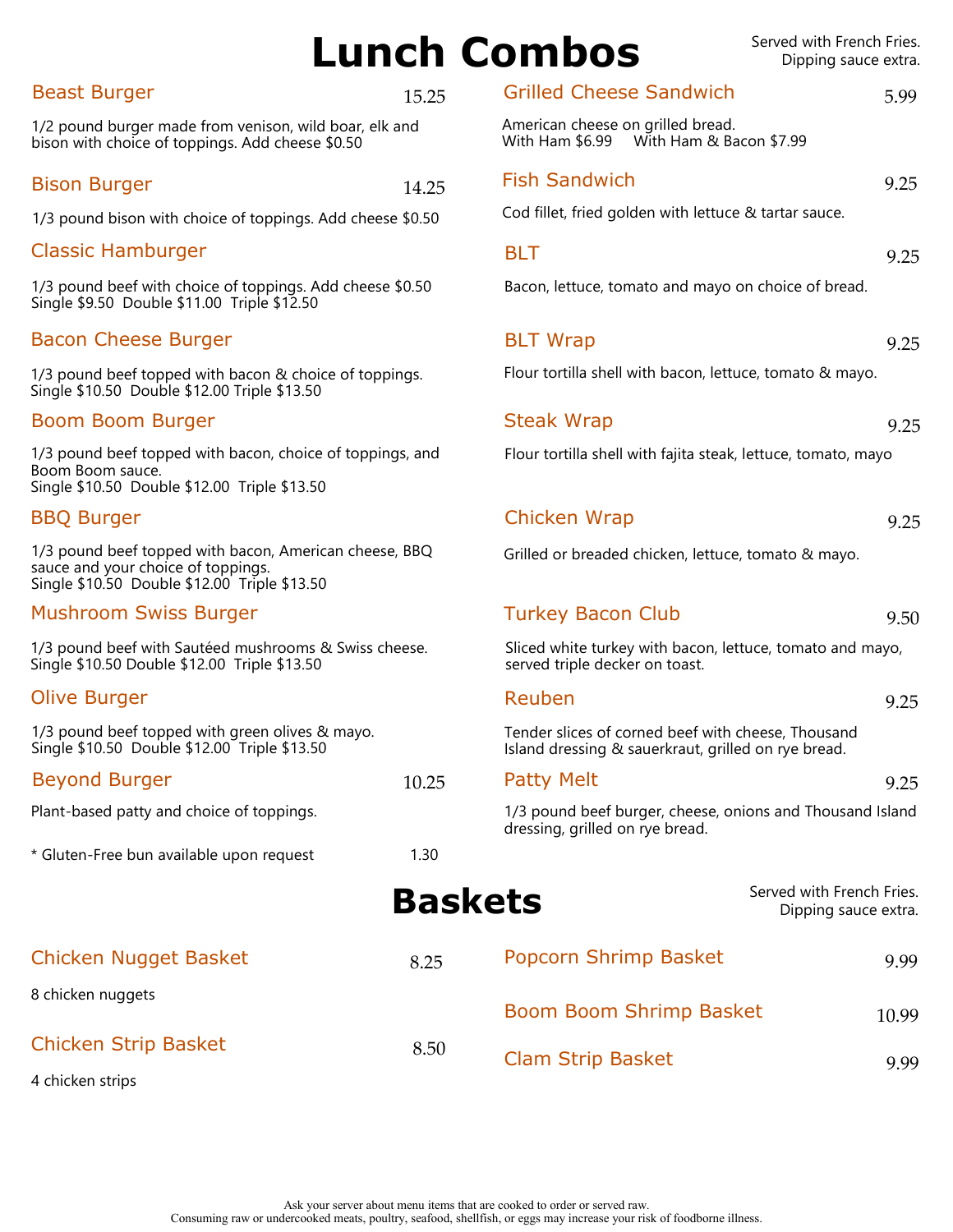| <b>Dinner</b> |
|---------------|
|---------------|

| Med Med Med Well<br>Rare<br>Well Done<br>Rare                                                                                                                      |                            | Dipping sauce extra. Substitution charges apply.  | Dinners served with vegetable of the day, choice of potato, and a biscuit                                                                                                     |
|--------------------------------------------------------------------------------------------------------------------------------------------------------------------|----------------------------|---------------------------------------------------|-------------------------------------------------------------------------------------------------------------------------------------------------------------------------------|
| <b>Sirloin Steak</b>                                                                                                                                               | 6oz 11.99 8oz 12.99        | <b>Cod Dinner</b>                                 | 2pc 10.99 3pc 12.99 4pc 14.99                                                                                                                                                 |
| <b>Surf and Turf</b>                                                                                                                                               | 6oz 14.99 8oz 15.99        | <b>Shrimp Dinner</b>                              | 10.99                                                                                                                                                                         |
| Sirloin with choice of cod or butterfly shrimp.                                                                                                                    |                            | <b>Chicken Dinner</b>                             | 4pc 11.50                                                                                                                                                                     |
| <b>Chopped Steak</b><br>Chopped sirloin covered in grilled onions & mushrooms                                                                                      | 8oz 10.99                  | Liver & Onions                                    | 10.99                                                                                                                                                                         |
| <b>Country Fried Steak</b><br>10.25                                                                                                                                |                            | 2 portions of calf liver with sautéed onions.     |                                                                                                                                                                               |
| Served with mashed potatoes, covered in gravy.                                                                                                                     |                            |                                                   |                                                                                                                                                                               |
| Chicken Parmesan                                                                                                                                                   | 10.99                      | Spaghetti                                         | 9.25                                                                                                                                                                          |
| Breaded chicken served on pasta covered in marinara sauce<br>& garlic toast.                                                                                       |                            | Pasta covered in a marinara sauce & garlic toast. |                                                                                                                                                                               |
|                                                                                                                                                                    | <b>SALADS</b>              |                                                   |                                                                                                                                                                               |
| <b>Chef Salad</b>                                                                                                                                                  | 8.99                       | <b>Shrimp Salad</b>                               | 9.25                                                                                                                                                                          |
| Ham, turkey, lettuce, cheese, tomatoes, green pepper,<br>onions, croutons                                                                                          |                            | croutons                                          | Shrimp, lettuce, cheese, tomatoes, green pepper, onions,                                                                                                                      |
| <b>Chicken Salad</b>                                                                                                                                               | 9.25                       | Fajita Steak Salad                                | 9.50                                                                                                                                                                          |
| Fajita or breaded chicken, lettuce, cheese, tomatoes,<br>green pepper, onions, croutons                                                                            |                            | onions, croutons                                  | Fajita steak, lettuce, cheese, tomatoes, green pepper,                                                                                                                        |
|                                                                                                                                                                    | <b>SOUTH OF THE BORDER</b> |                                                   | Additional sauces extra.                                                                                                                                                      |
| <b>Tacos</b>                                                                                                                                                       | 8.99                       | Quesadilla                                        | 10.25                                                                                                                                                                         |
| 3 soft shells with seasoned ground beef, lettuce, diced<br>tomatoes and shredded cheese. Served with 1 salsa & sour<br>cream. Steak \$1.50 or chicken \$1.00 more. |                            |                                                   | Large flour tortillas stuffed with seasoned ground beef,<br>steak or chicken, onions, green peppers, diced tomatoes<br>and shredded cheese. Served with 1 salsa & sour cream. |
| <b>Taco Salad</b>                                                                                                                                                  | 9.99                       | <b>Wet Burrito</b>                                | 9.25                                                                                                                                                                          |
| Edible tortilla bowl with seasoned ground beef, lettuce,<br>diced tomatoes, onions, green peppers, and shredded<br>cheese. Served with 1 salsa & sour cream.       |                            | Served with 1 salsa & sour cream                  | Large Flour tortilla with seasoned ground beef, lettuce, diced<br>tomatoes, & burrito sauce topped with shredded cheese.                                                      |

Served with 1 salsa & sour cream. Steak \$1.50 or chicken \$1.00 more. Add chips \$1.00

### Ask your server about menu items that are cooked to order or served raw. 1 salsa & sour cream. Steak \$1.50 or chicken \$1.00 more.

Steak \$1.50 or chicken \$1.00 more.

Nacho Supreme 9.25

Tortilla chips, seasoned ground beef, diced tomatoes, onions, green peppers, and shredded cheese. Served with

Consuming raw or undercooked meats, poultry, seafood, shellfish, or eggs may increase your risk of foodborne illness.